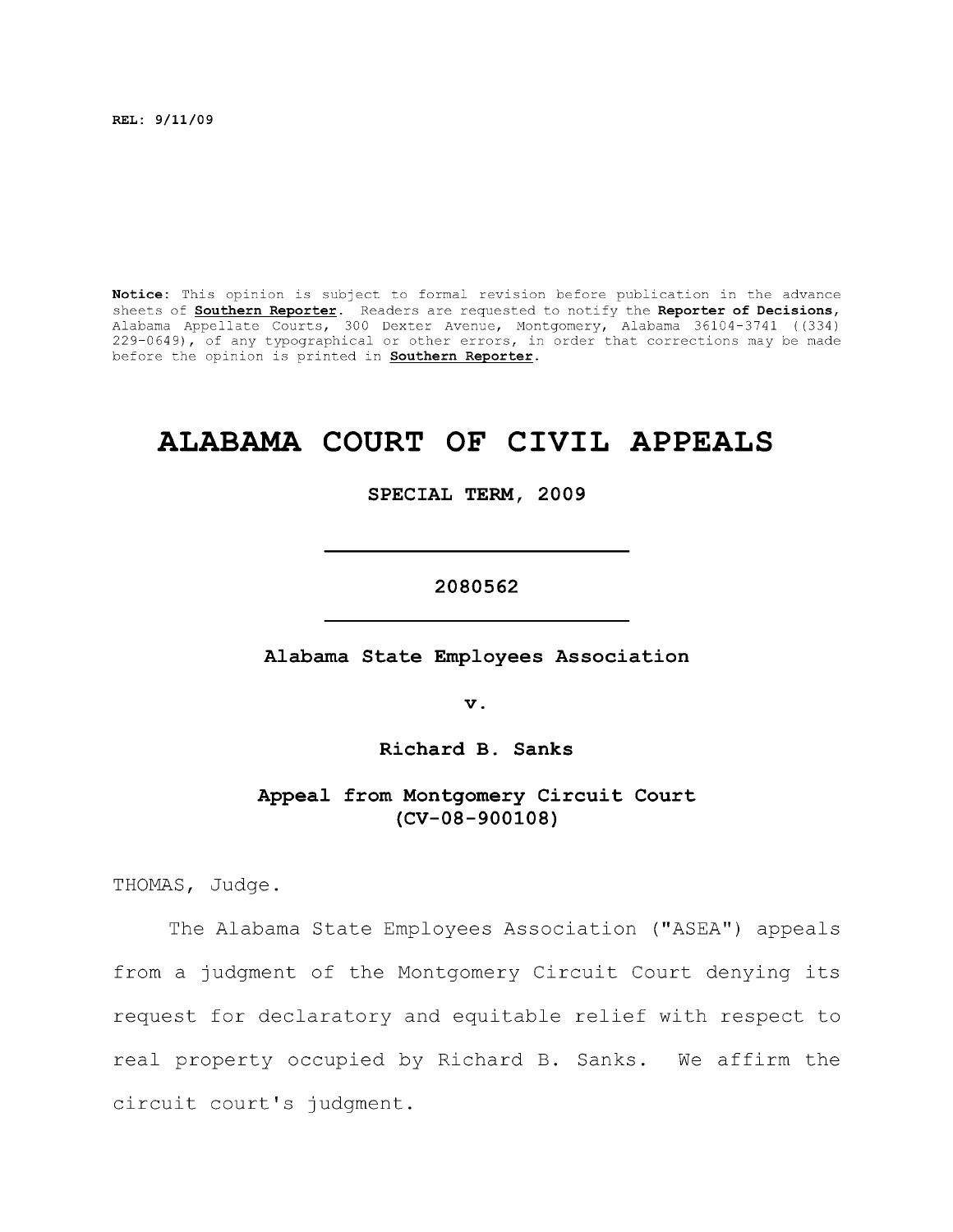In September 2001, Richard B. Sanks ("the former husband") and Taylor S. Sanks ("the former wife") were divorced by the Montgomery Circuit Court. The divorce judgment incorporated a settlement agreement by which the former wife agreed to transfer to the former husband all of her right, title, and interest in the marital residence, which the couple had purchased in 1999. The former wife executed a quitclaim deed to the former husband on September 5, 2001. The quitclaim deed was not recorded until March 6, 2006.

In the interim between the execution of the deed conveying the former wife's interest in the property to the former husband and the recording of that deed, ASEA obtained a judgment in the amount of \$60,534.96 against the former wife. ASEA recorded the judgment on December 9, 2005. In August 2006, the sheriff levied on the property, the property was sold at public auction to ASEA, and ASEA recorded a sheriff's deed.

ASEA's complaint requested that the circuit court declare its ownership interest in the property, determine that the property could not be equitably divided, and order that the property be sold for a division. The former husband answered.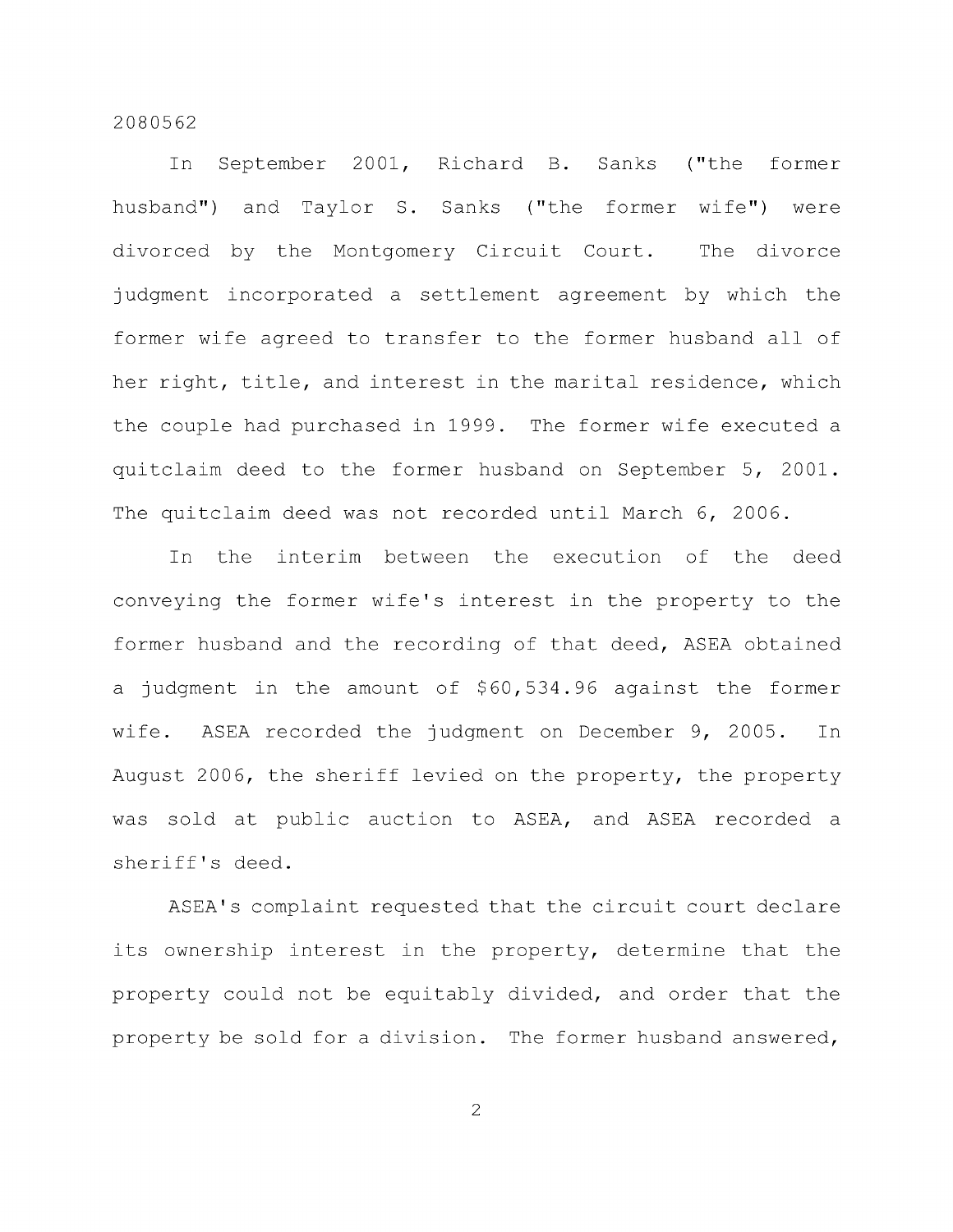asserting that he was the sole owner of the property. He attached to his answer a certified copy of the 2001 judgment divorcing him from the former wife.

On July 14, 2008, the circuit court held a hearing at which the former husband, pro se, and counsel for ASEA were present. The court admitted the pertinent instruments, and the parties presented legal arguments. The court inquired of the former husband, "Have you been in possession of the property since th[e] time [you and your former wife purchased the property in 1999]?" The former husband, who had not been placed under oath, responded, "I have been in possession solely since 2001." The court reviewed the judgment divorcing the former wife and the former husband, after which it inquired, "Is there any testimony anybody wants to put in, or do you want to submit this as strictly a legal question?" The parties indicated that they had no evidence to offer other than the documentary evidence the court had already received.

On July 15, 2008, the court entered a judgment stating that ASEA's "claim having been submitted on documents and arguments, judgment for the defendant, Richard B. Sanks. Case dismissed." ASEA filed a motion to alter, amend, or vacate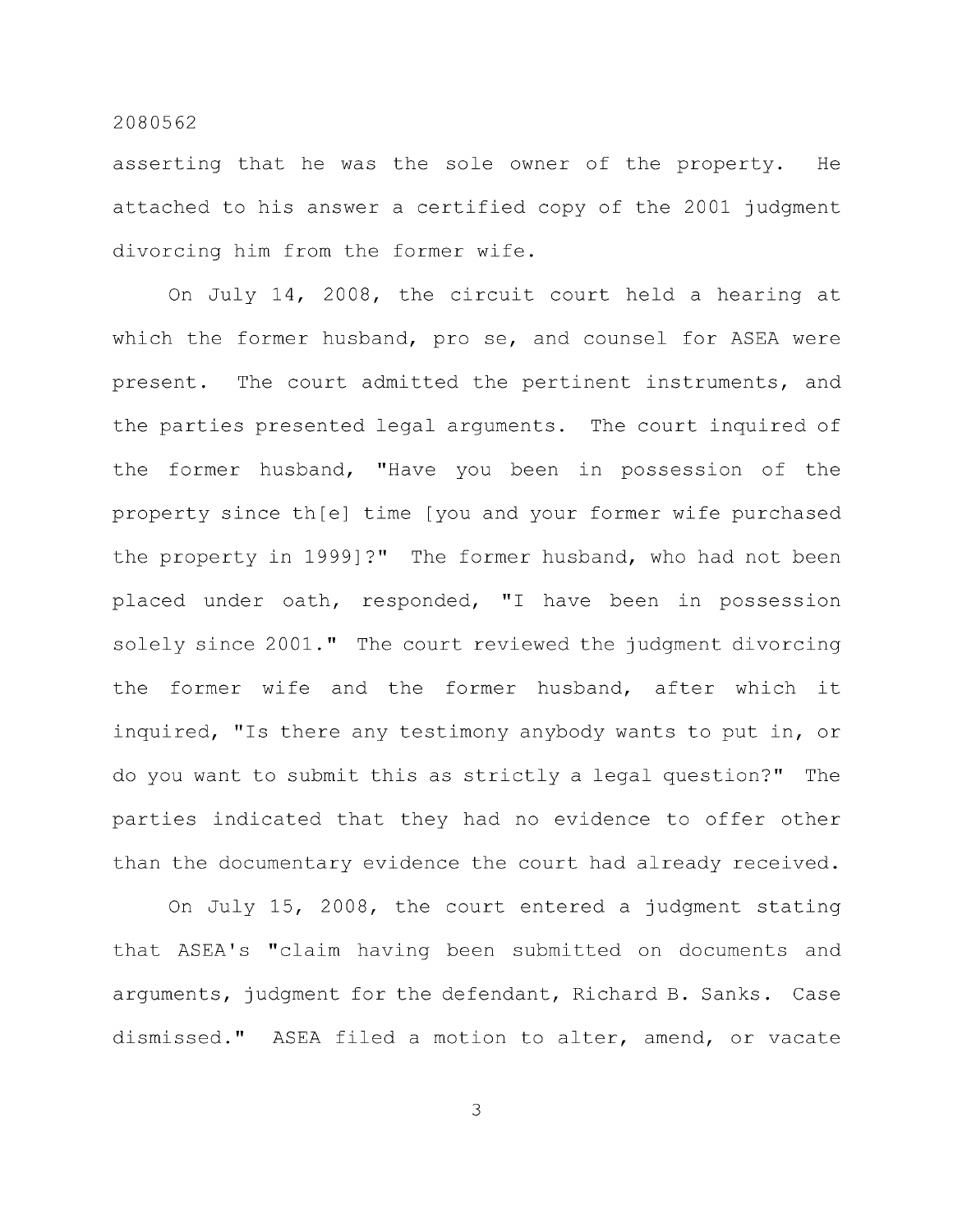the judgment on August 11, 2008. The court granted the motion on August 21, 2008, and set the matter for a hearing on January 20, 2009. At that hearing, the court again heard legal arguments from the parties, received documentary evidence, and did not hear any sworn testimony. Counsel for ASEA conceded that, at the time ASEA obtained the judgment against the former wife in 2005, it was aware that the former wife had been divorced from the former husband in 2001. On January 23, 2009, the court entered the following judgment:

"This cause having come before the Court on bench trial, the same having been considered, it is hereby ordered, adjudged and decreed judgment for the Defendant Richard Sanks. Case dismissed."

ASEA timely appealed to the Alabama Supreme Court on February 26, 2009. The supreme court transferred the appeal to this court pursuant to § 12-2-7(6), Ala. Code 1975.

## Standard of Review

The circuit court's July 15, 2008, judgment, which followed a hearing at which it received documentary evidence and heard legal arguments but took no sworn testimony, was, in essence, a hearing on a motion for a summary judgment.<sup>1</sup>

 $1$ We do not consider that the former husband's unsworn answer to a question by the circuit court  $-$ - that he had in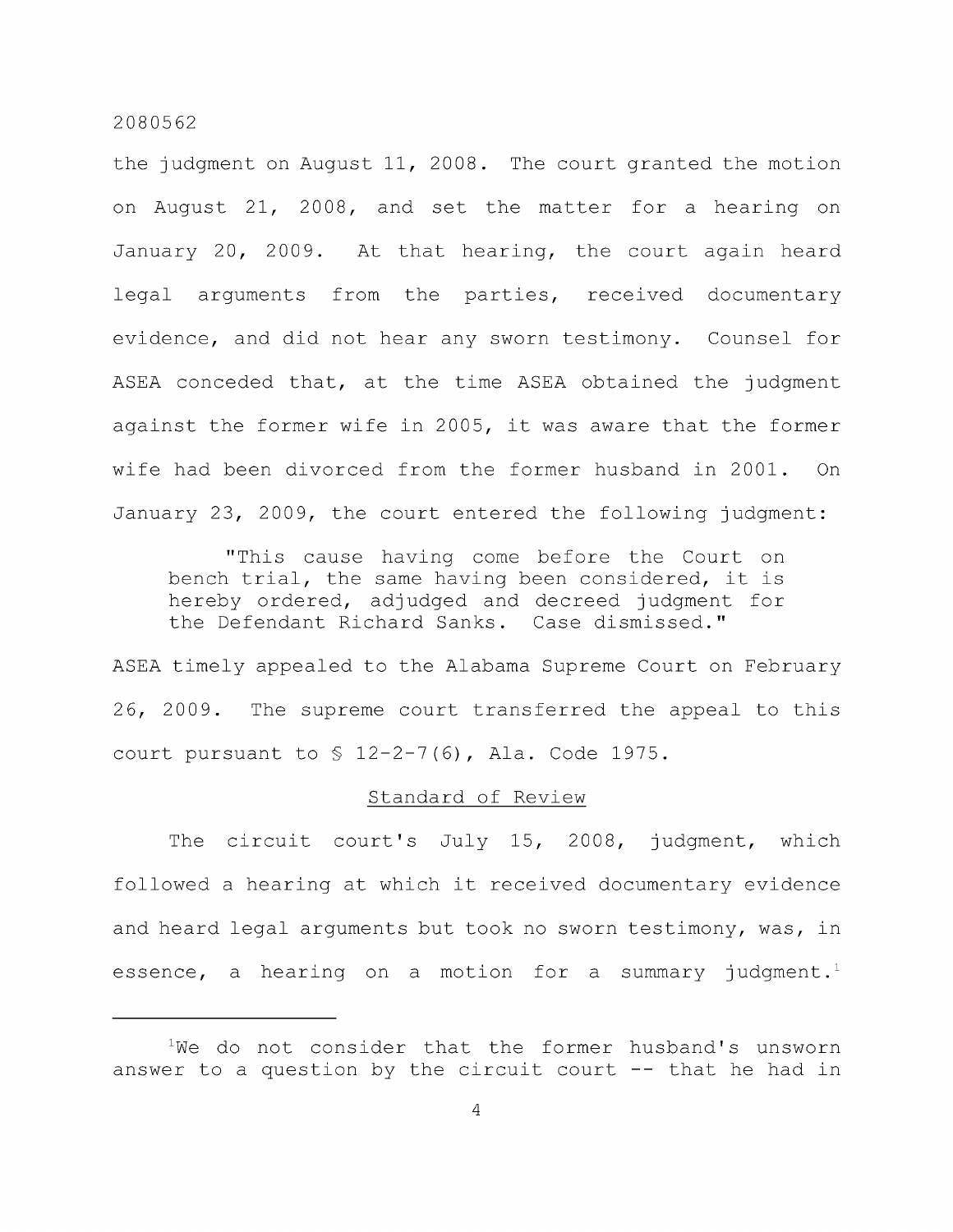Notwithstanding the circuit court's designation of the January 20, 2009, hearing as a "bench trial," that hearing was, in essence, also a summary-judgment hearing. Our supreme court recently stated the appropriate standard of review as follows:

"'[A]s to issues of law, or "where there are no disputed facts and where the judgment is based entirely upon documentary evidence, no presumption of correctness applies; our review is de novo."' Padgett v. Conecuh County Comm'n, 901 So. 2d 678, 685 (Ala. 2004) (quoting Alfa Mut. Ins. Co. V. Small, 829 So. 2d 743, 745 (Ala. 2002))."

Weeks V. Wolf Creek Indus., Inc., 941 So. 2d 263, 268-69 (Ala. 2006) .

## Discussion

Citing Nelson v. Barnett Recovery Corp., 652 So. 2d 279, 281 (Ala. Civ. App. 1994), for the proposition that the "first-in-time, first-in-right" rule of § 35-4-90(a), Ala. Code 1975, governs this appeal, ASEA contends that the circuit court erred by giving the former husband's later recorded

been in sole possession of the property since 2001 -disqualifies the judgment from being a summary judgment. The husband's occupancy of the property was not disputed. ASEA did not contest at the hearing, and it does not challenge on appeal, the fact that the former husband has been in continuous sole possession of the property since 2001.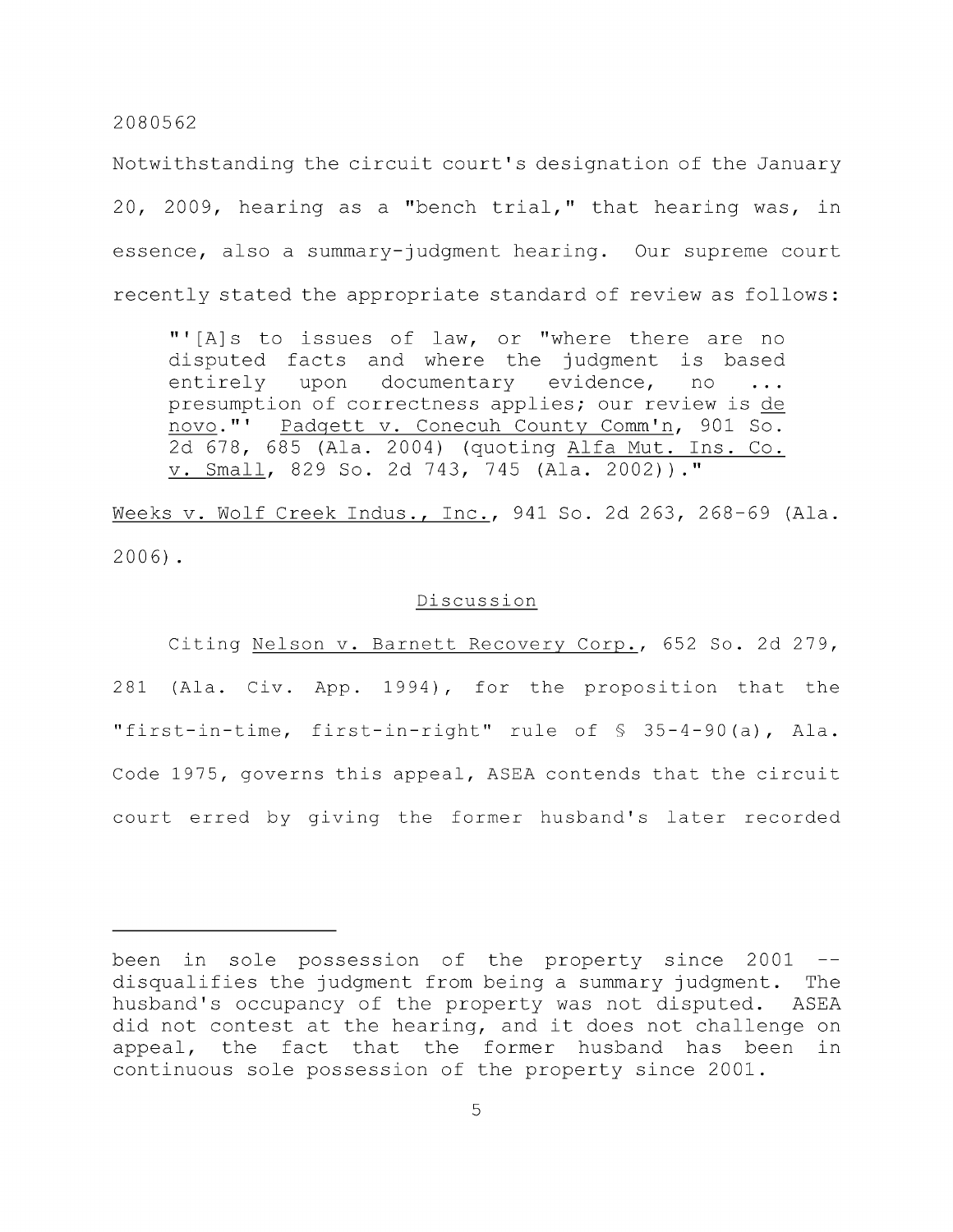quitclaim deed priority over its earlier recorded judgment lien. Section 35-4-90(a) provides:

"All conveyances of real property, deeds, mortgages, deeds of trust or instruments in the nature of mortgages to secure any debts are inoperative and void as to purchasers for a valuable consideration, mortgagees and judgment creditors without notice, unless the same have been recorded before the accrual of the right of such purchasers, mortgagees or judgment creditors."

If a judgment creditor had actual knowledge or constructive notice of the existence of an unrecorded deed at or before the time its rights under the judgment accrued, then it can claim no priority by virtue of its having recorded the judgment before the deed, and the "first-in-time, first-inright" rule does not apply. See Baldwin County Fed. Sav. Bank V. Central Bank of the South, 585 So. 2d 1279 (Ala. 1991).

In Baldwin County Federal Savings Bank, 585 So. 2d at 1281, our supreme court explained the "notice" exception to §  $35 - 4 - 90$ :

"Section 35-4-90 (a) gives judgment creditors ... priority over an earlier executed deed that has not been recorded only when the judgment creditor ... records its instrument without actual knowledge or constructive notice of the earlier conveyance. Therefore, simply winning the race to the courthouse and recording first is not enough to give a lienholder priority. It is also necessary that the judgment creditor, whose rights, if any, attach upon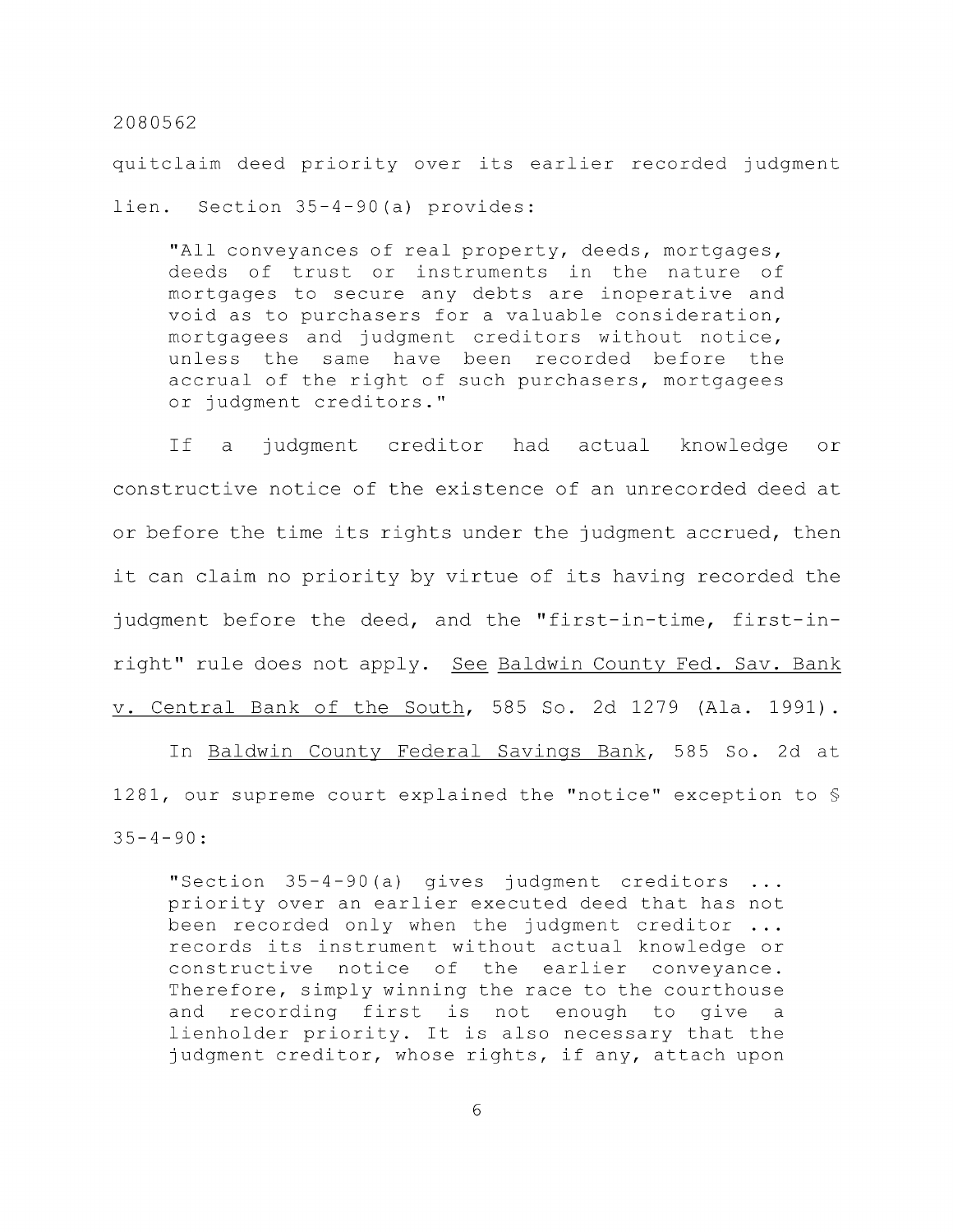the act of recording, record its judgment without notice of the earlier deed."

Alabama cases have long held that when the holder of an unrecorded deed is in "possession" of property, a lienholder is charged with constructive notice of the nature of the possessor's title. See, e.g., Gulf Oil Corp. v. Beck, 293 Ala. 158, 300 So. 2d 822 (1974); Burt v. Cassety, 12 Ala. 734 (1848) .

In Gulf Oil, supra, the Becks bought land from the Thompsons and received a deed in 1966. The Becks began residing on the property Immediately but did not record their deed until 1973. In 1967, Gulf Oil obtained and recorded a judgment against the Thompsons. The Becks filed an action to remove Gulf Oil's judgment lien as a cloud on their title. The trial court entered a summary judgment for the Becks, and Gulf Oil appealed to the Alabama Supreme Court, which stated the question presented as follows: "Is actual possession of land under a purchase such 'notice' to a creditor as will prevent the creditor's judgment lien from attaching upon it, though the deed Is not recorded?" 293 Ala. at 159, 300 So. 2d at 823. Relying on Burt v. Cassety, supra, the court

 $\overline{7}$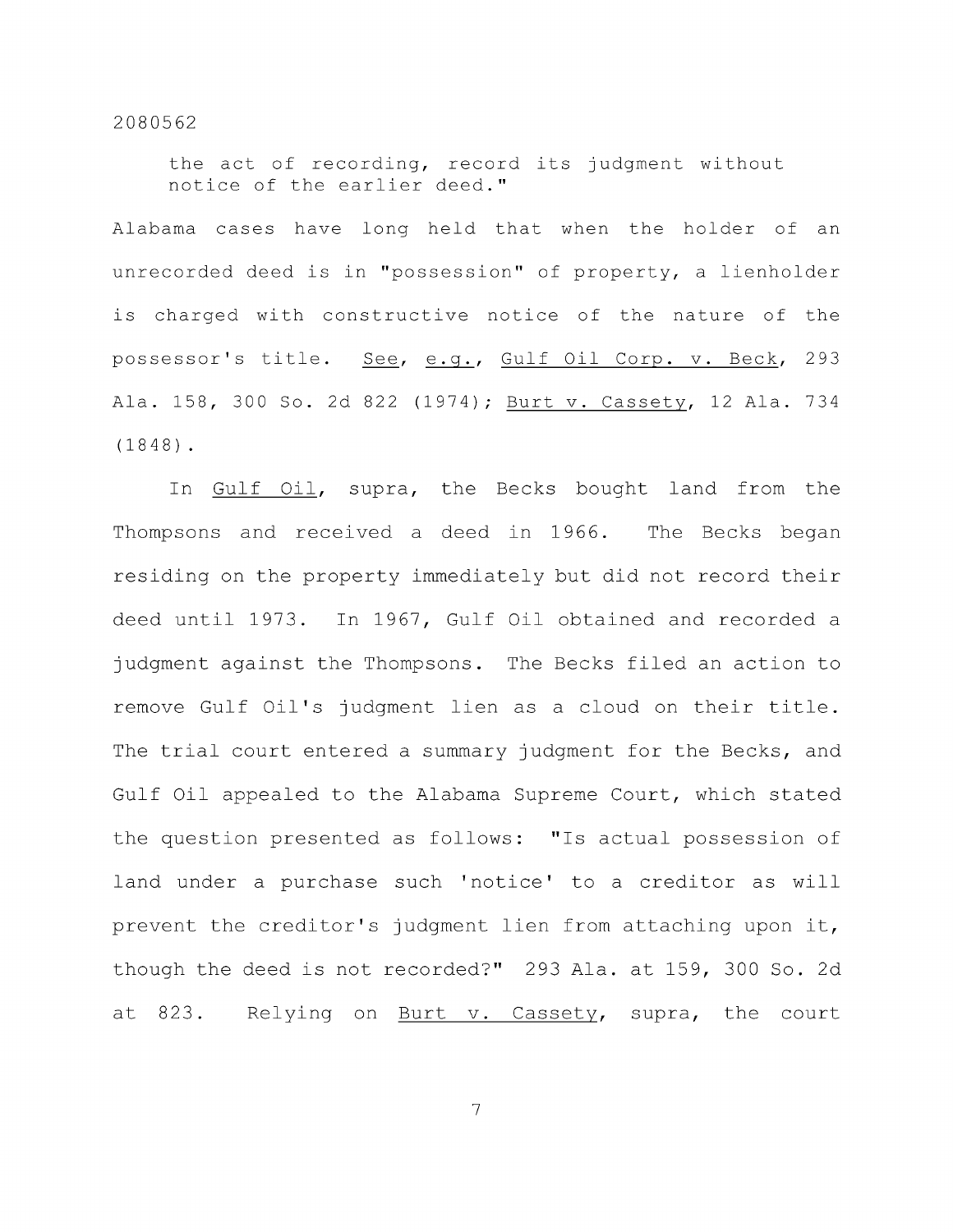concluded that the Becks' possession did prevent Gulf Oil's judgment lien from attaching to the property. Id.

In Burt, a mother purchased land from her son and was put in possession in 1839. The son delivered a deed to the mother, but the mother never recorded it. In 1843, creditors of the son obtained and recorded a judgment against the son. The mother sought to have the judgment creditors enjoined from selling the land in satisfaction of their judgment. Our supreme court stated:

"The deed was never recorded, and was therefore inoperative, as against subsequent purchasers, and creditors without notice. Actual notice of the execution of the deed, is not brought home to the creditor, who subsequently obtained a judgment against the [son]; but the possession by the [mother], of the land, and the exercise of ownership over it by her, is an implied notice, quite as effectual as the implied notice from a registry of the deed, and as potent in its effects as an actual notice of the existence of the deed, before the judgment was obtained.

"Our registry acts place creditors, and subsequent purchasers, upon the same footing, as to unregistered deeds; but the term creditor in the statute, does not mean creditors at large of the grantor, but such creditors as by obtaining a judgment against him, have acquired a lien, without notice of the existence of the deed, either express or implied. That possession by the vendee, is constructive notice of the conveyance, so as to defeat a subsequent purchaser, and prevent the judgment creditor from obtaining a lien.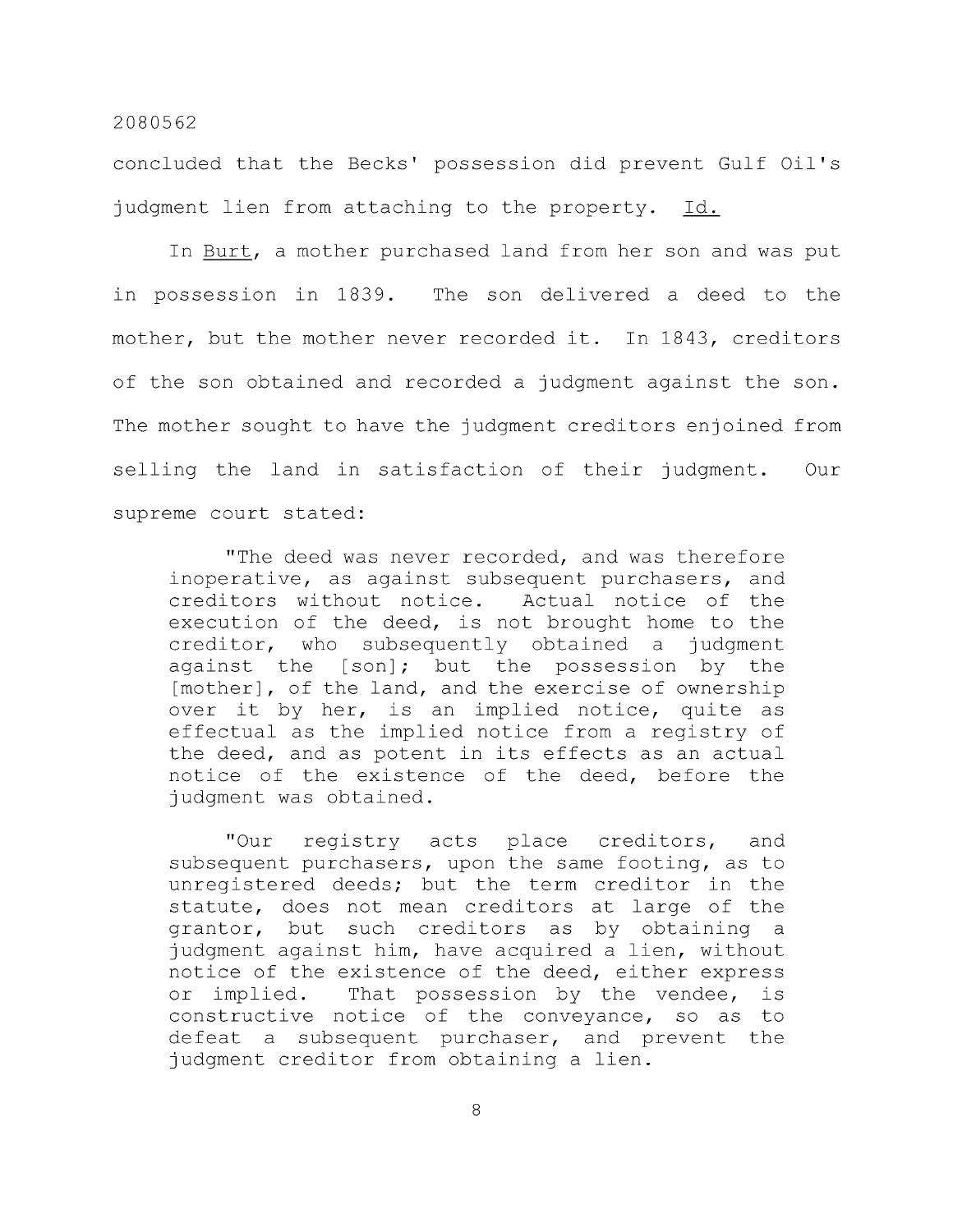"It results from this view, that as the judgment creditor had, by the possession of the [mother] , constructive notice of her title, he acquired no lien upon the land, in virtue of his judgment."

12 Ala. at 739 (citations omitted).

In Baldwin County Federal Savings Bank, buyers of real property received a deed from their seller on March 30, 1986, but did not record the deed until July 16, 1986. In the interim, a judgment creditor recorded a judgment against the seller on June 4, 1986. The buyers filed an action seeking a declaration that their interest in the property was superior to that of the judgment creditor. The trial court held that it was, and the judgment creditor appealed. The subject property was undeveloped beachfront real estate on which the buyers had not continuously resided during the slightly more than two-month period that they had owned it before the judgment was recorded. During that time, the buyers had "repeatedly visited" the property, "walked its boundaries," and "had it surveyed and had the corners marked with stakes." 585 So. 2d at 1282. The supreme court stated that "[a]n owner is not required to physically reside on property in order to establish possession. Instead, he need only make use of the property in a manner that is consistent with its nature." Id.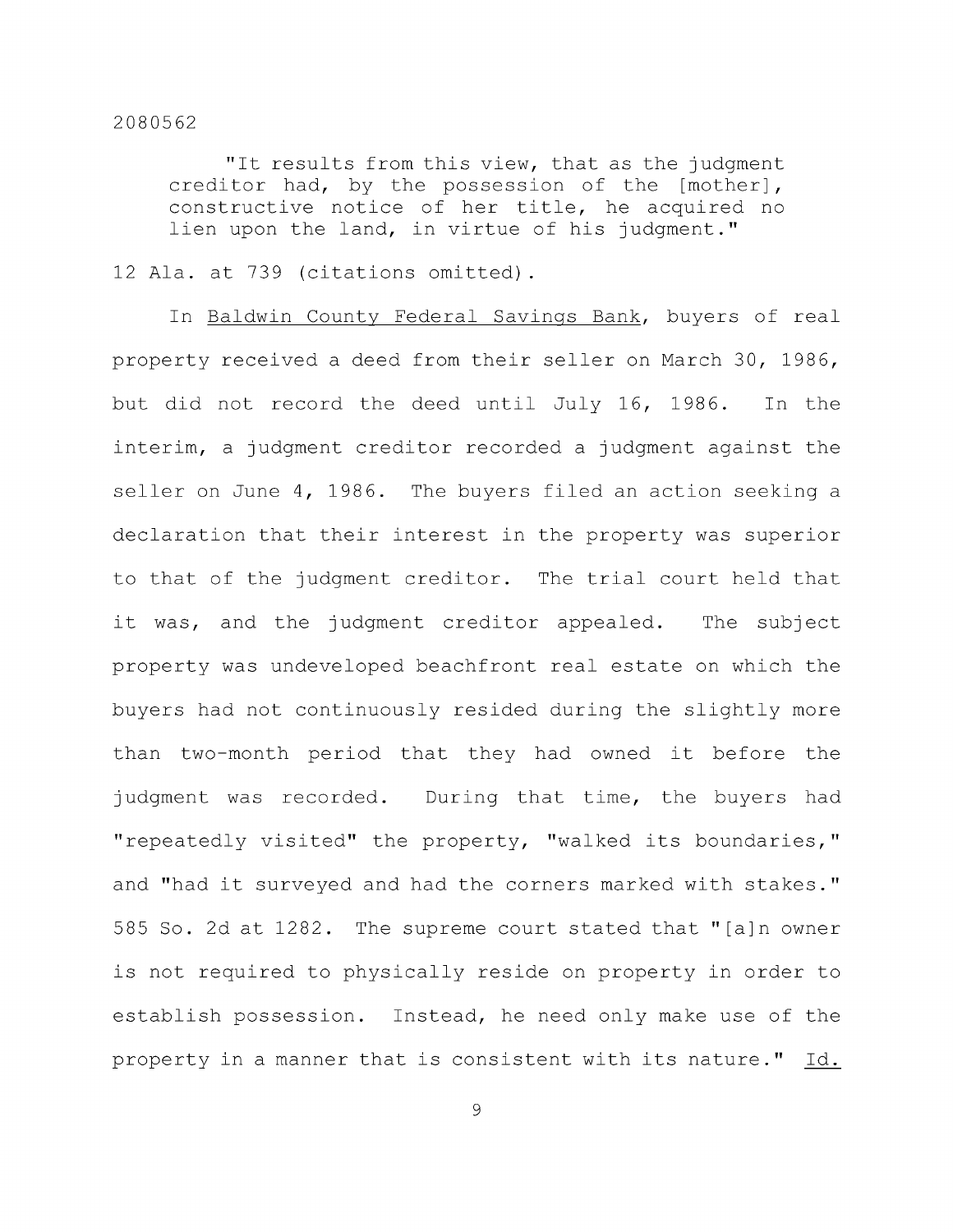Noting that "[t]he character or quality of possession that is sufficient to provide notice has been described as 'whatever is sufficient to put a party on inquiry' concerning possible competing claims to the property," 585 So. 2d at 1281 (quoting Gamble v. Black Warrior Coal Co., 172 Ala. 669, 672, 55 So. 190, 190 (1911)), the supreme court determined that the trial court's Implicit finding -- that the buyers' possession was sufficient to give the judgment creditor constructive notice of the buyers' unrecorded deed -- was supported by the evidence and due to be affirmed. See also Alexander v. Fountain, 195 Ala. 3, 5, 70 So. 669, 670 (1916) (stating that "[wjhatever is sufficient to put one on his guard and call for inquiry is notice of everything to which the inquiry would lead").

In Nelson, the case on which ASEA relies, a seller had sold real property and delivered a deed to the buyers on November 4. Previously, on June 15, a judgment creditor had recovered a judgment against the seller. The judgment creditor recorded its judgment on November 6, and the buyers recorded their deed on November 10. This court held that the "first-in time, first-in-right" rule governed the case because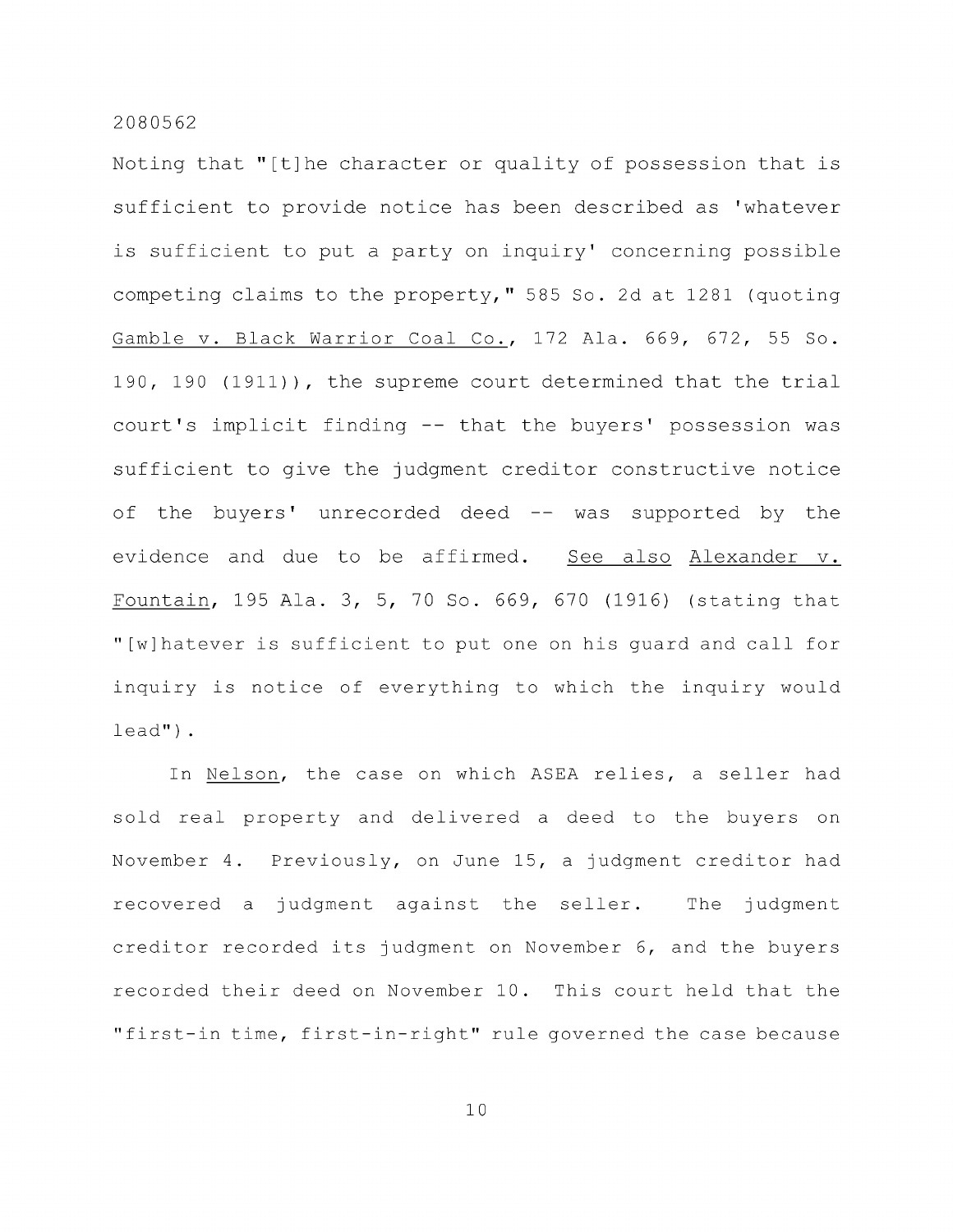the judgment creditor had recorded its judgment four days before the buyers had recorded their deed. The court did not mention the question of notice except to state the general rule that "a judgment creditor without notice who perfects a lien against the property has priority over subsequently recorded instruments, regardless of the date of execution or delivery of those instruments." 652 So. 2d at 281. The court apparently assumed without deciding that the judgment creditor was "without notice" of the buyers' unrecorded deed.

Such an assumption may have stemmed from the fact that the buyers had received a deed to the property only two days before the judgment was recorded. The opinion in Nelson is silent with respect to whether, during that two-day period, the buyers had actually occupied the property or otherwise made use of the property in such a way as to have put the judgment creditor "'on inquiry' concerning possible competing claims to the property," Baldwin County Fed. Sav. Bank, 585 So. 2d at 1281. Moreover, even if the buyers had begun to reside on the property the moment the sale was consummated, a two-day occupancy of the premises would have presented a close factual question as to whether the buyers had "'possessed' the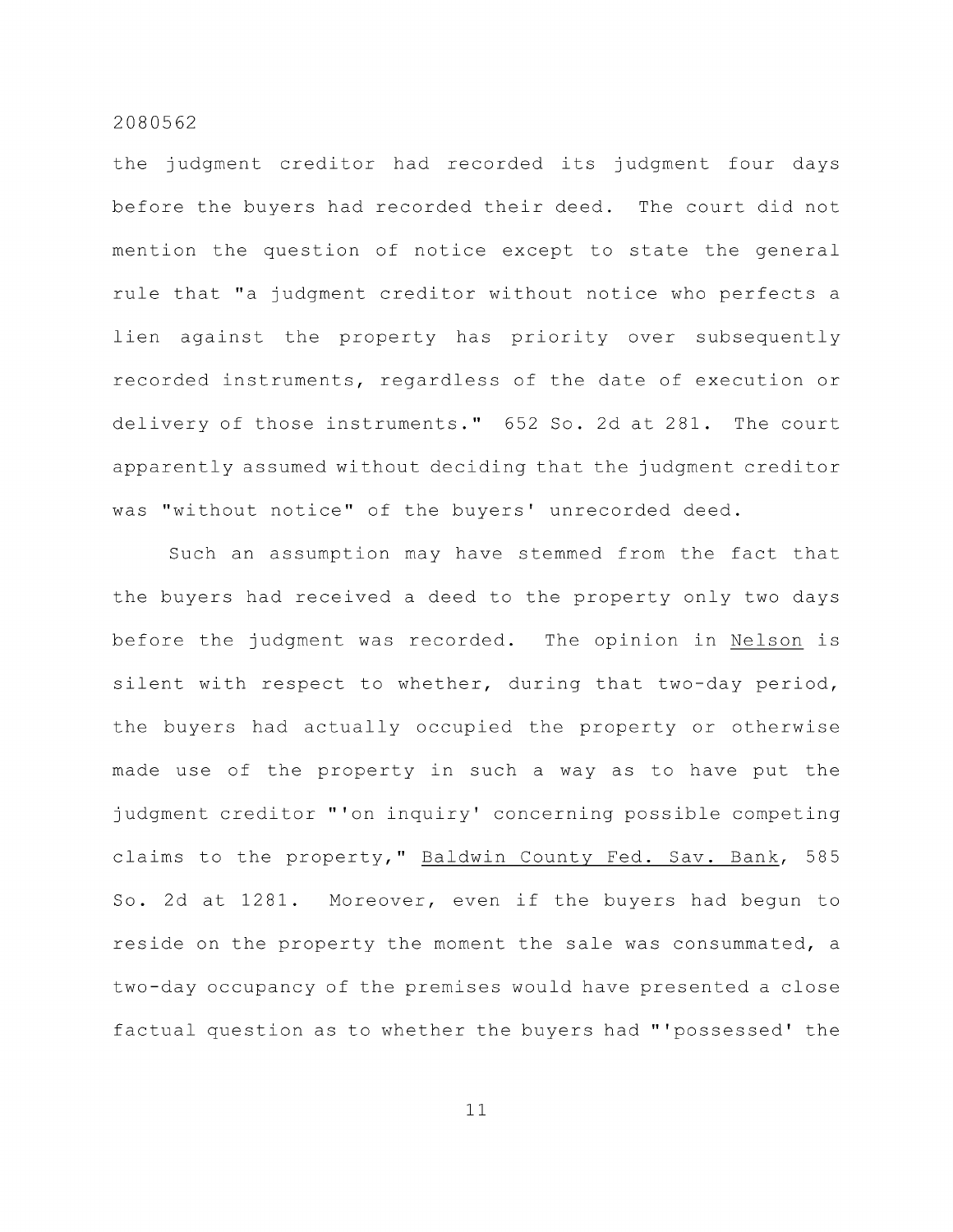property in a manner sufficient to put [the judgment creditor] on notice of their deed," Baldwin County Fed. Sav. Bank, 585 So. 2d at 1282. See Jefferson County v. Mosley, 284 Ala. 593, 599, 226 So. 2d 652, 656 (1969) (recognizing "that it is difficult, if not impossible, to lay down any general rule as to what facts will in every case be sufficient to charge a party with notice or put him on inquiry").

Nevertheless, because the Nelson court decided the case strictly on the "first-in-time, first-in-right" rule without addressing the potential notice issue. Nelson has only limited, if any, precedential value on the issue presented by this appeal. Moreover, Nelson is distinguishable from the present case because it involved, at most, only a two-day possession by the holder of the unrecorded deed before the recording of the judgment lien. In this case, the former husband's possession continued for four years before the recording of the judgment lien -- clearly a sufficient time to have put ASEA on notice to inquire as to the source of the former husband's claim to the property.

The weight of Alabama authority dictates that the circuit court's implicit finding in the present case -- that the